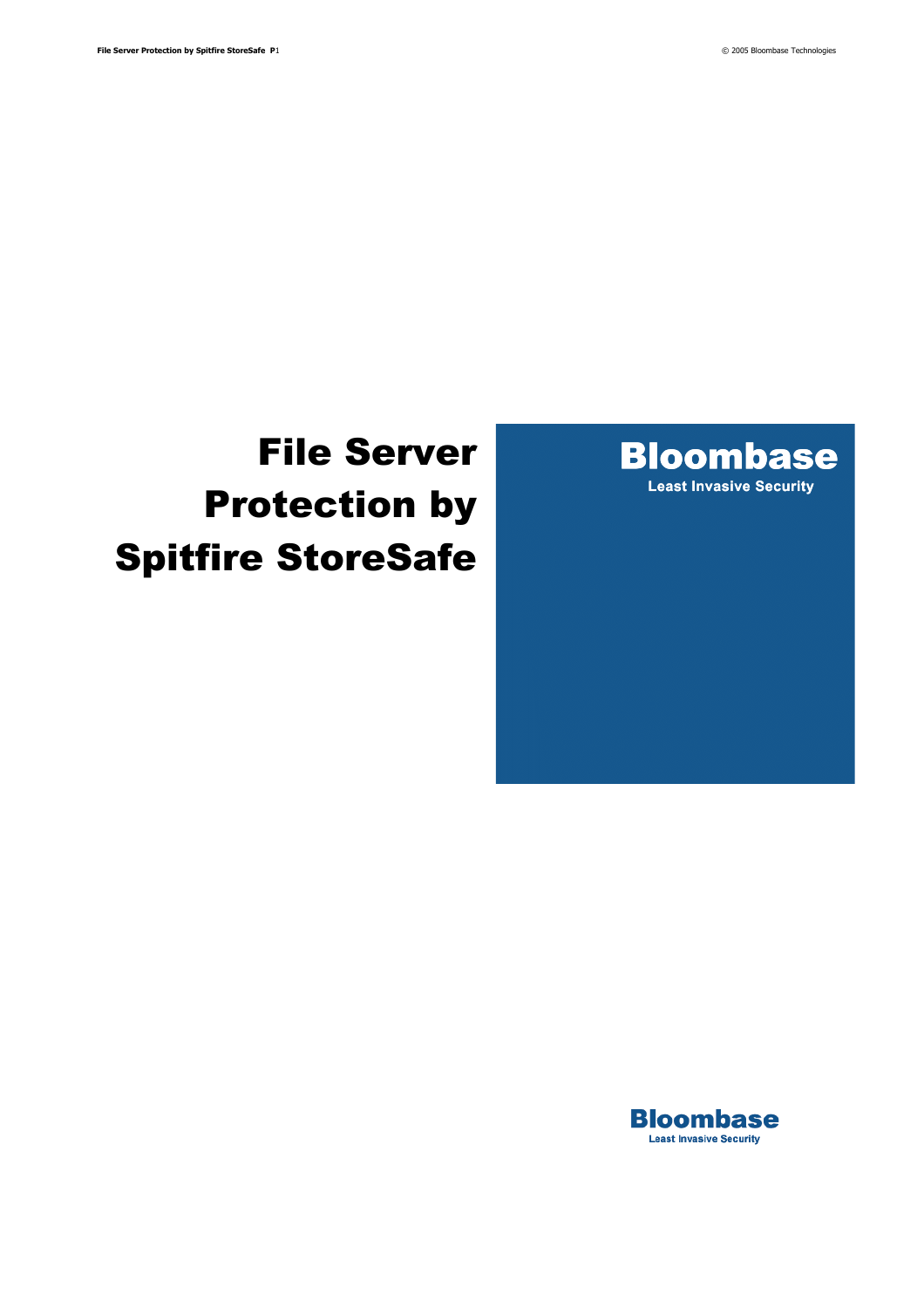Information in this document, including URL and other Internet Web site references, is subject to change without notice. Unless otherwise noted, the example companies, organizations, products, people and events depicted herein are fictitious and no association with any real company, organization, product, person or event is intended or should be inferred. Complying with all applicable copyright laws is the responsibility of the user. Without limiting the rights under copyright, no part of this document may be reproduced,<br>stored in or introduced into a retrieval sy without the express written permission of Bloombase Technologies.

Bloombase Technologies may have patents, patent applications, trademarks, copyrights, or other intellectual property rights covering subject matter in this document. Except as<br>expressly provided in any written license agre copyrights, or other intellectual property.

This document is the property of Bloombase Technologies. No exploitation or transfer of any information contained herein is permitted in the absence of an agreement with<br>Bloombase Technologies, and neither the document nor

© 2005 Bloombase Technologies

Bloombase, Bloombase Technologies, Spitfire, StoreSafe are either registered trademarks or trademarks of Bloombase Technologies in the United States and/or other countries.

The names of actual companies and products mentioned herein may be the trademarks of their respective owners.

Document No.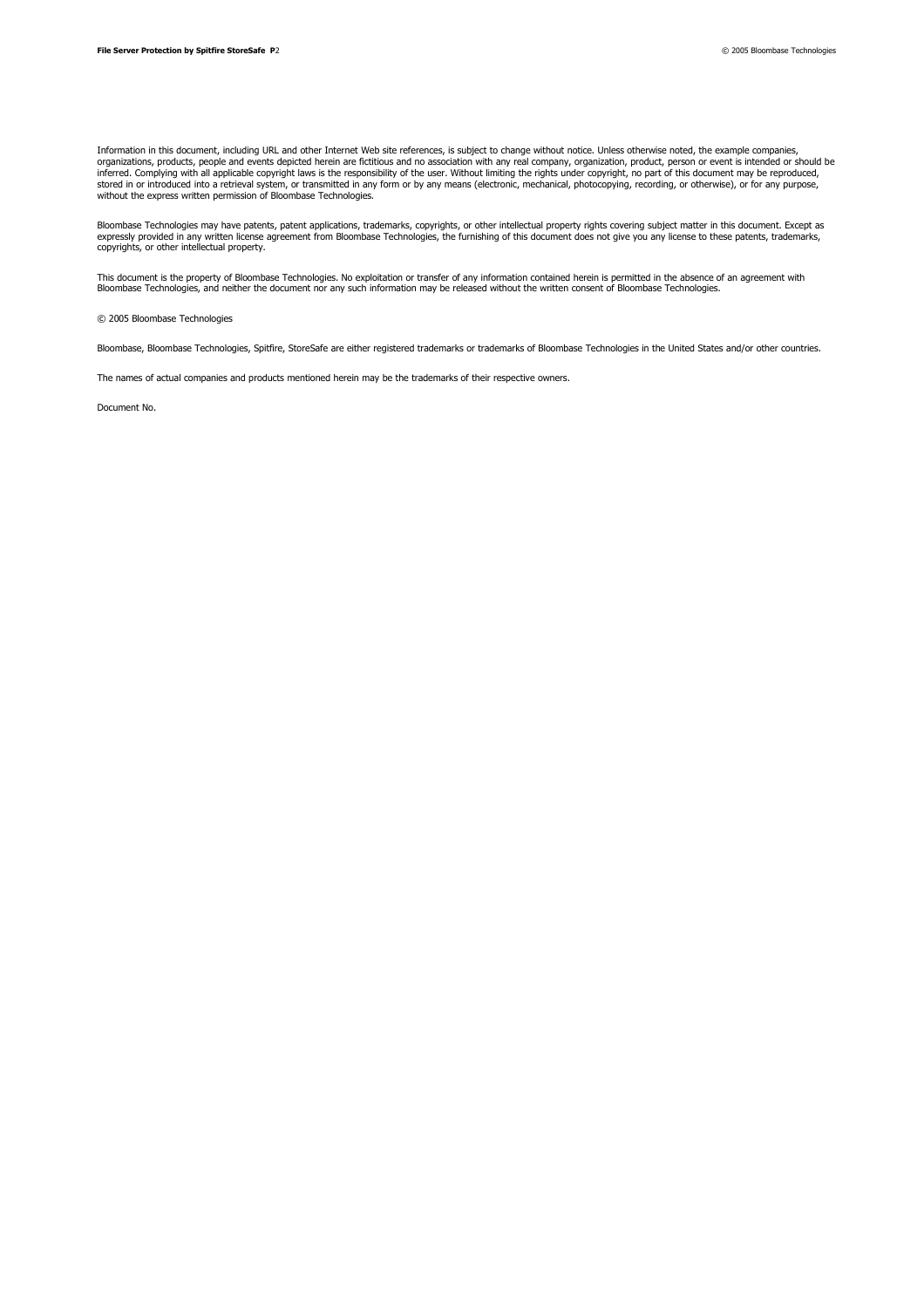## <span id="page-2-0"></span>**Contents**

| <b>Contents</b>               |  |
|-------------------------------|--|
| <b>Introduction</b>           |  |
| <b>File Server Protection</b> |  |
|                               |  |
|                               |  |
| Solution                      |  |
|                               |  |
|                               |  |
| <b>Benefits</b>               |  |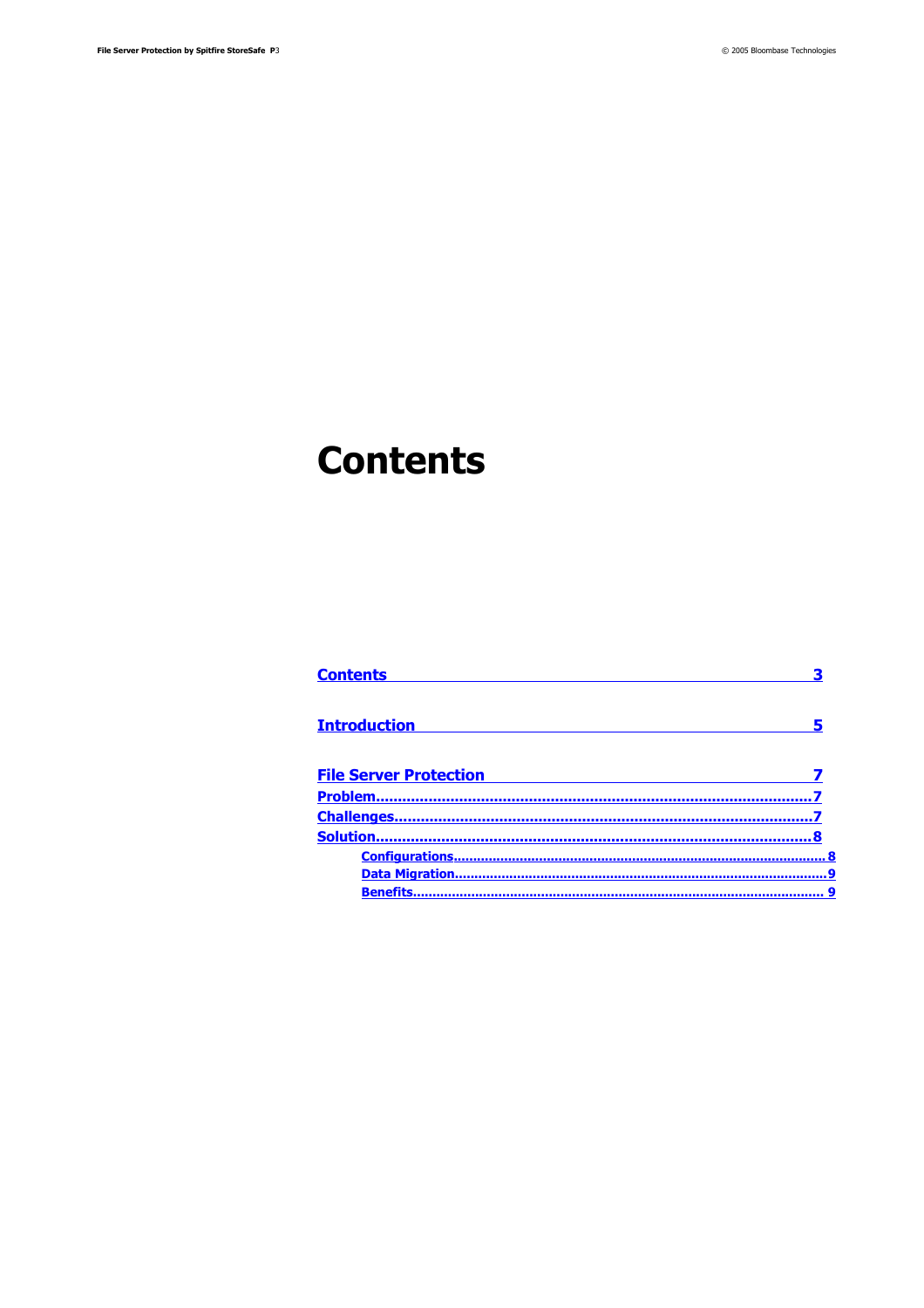## <span id="page-3-0"></span>**Introduction**

Digital assets including financial reports, legal documents, private human resources information, confidential contracts and sensitive user data are invaluable properties of a corporation. A business cannot risk losing these information, both confidentiality and non-repudiation. Nevertheless, the Internet has becoming more pervasive, security attacks have grown. News and reports have revealed millions of dollars of loss in various enterprises and organizations due to security breaches.

Data protection at the persistence layer used to be an uncommon subject in information technology industry. Persistence data, in the old days, are assumed safely kept and stored in highly secure data centers with effective physical access control and close surveillance. However, trends in the industry in backup, archive and high availability with an aim to safeguard data from the worst attack and be responsive to rescues, keeping the enterprise core system running non-stop, have opened up chances confidential data get disclosed and tampered by unauthorized parties.

Numerous security compliance and standards including Sarbanes Oxley, Gramm-Leach-Bliley Act and Personal Data Privacy Ordinance have raised enterprises' awareness of securing their core business and customer data. However, persistence data protection is technically a difficult subject. One has to prepare for additional system complexity, loss of performance, at the same time, maintaining the same level of stability and scalability, and most important of all, be highly secure, hacker-proof rather than exposing more security loopholes.

Core business data of an enterprise constitutes a major segment of assets that a corporation possesses. Customer data, marketing strategies, intellectual properties in form of source codes and business logic, sales history and prediction figures, and other decision support numerical analysis as result of data-mining may often bury forward looking intelligence that in some sense have very high future value when put into good use.

A number of factors put persistence data at risk

- Office automation
- Company insider
- Information lifecycle management (ILM) and backup/restore (BURA)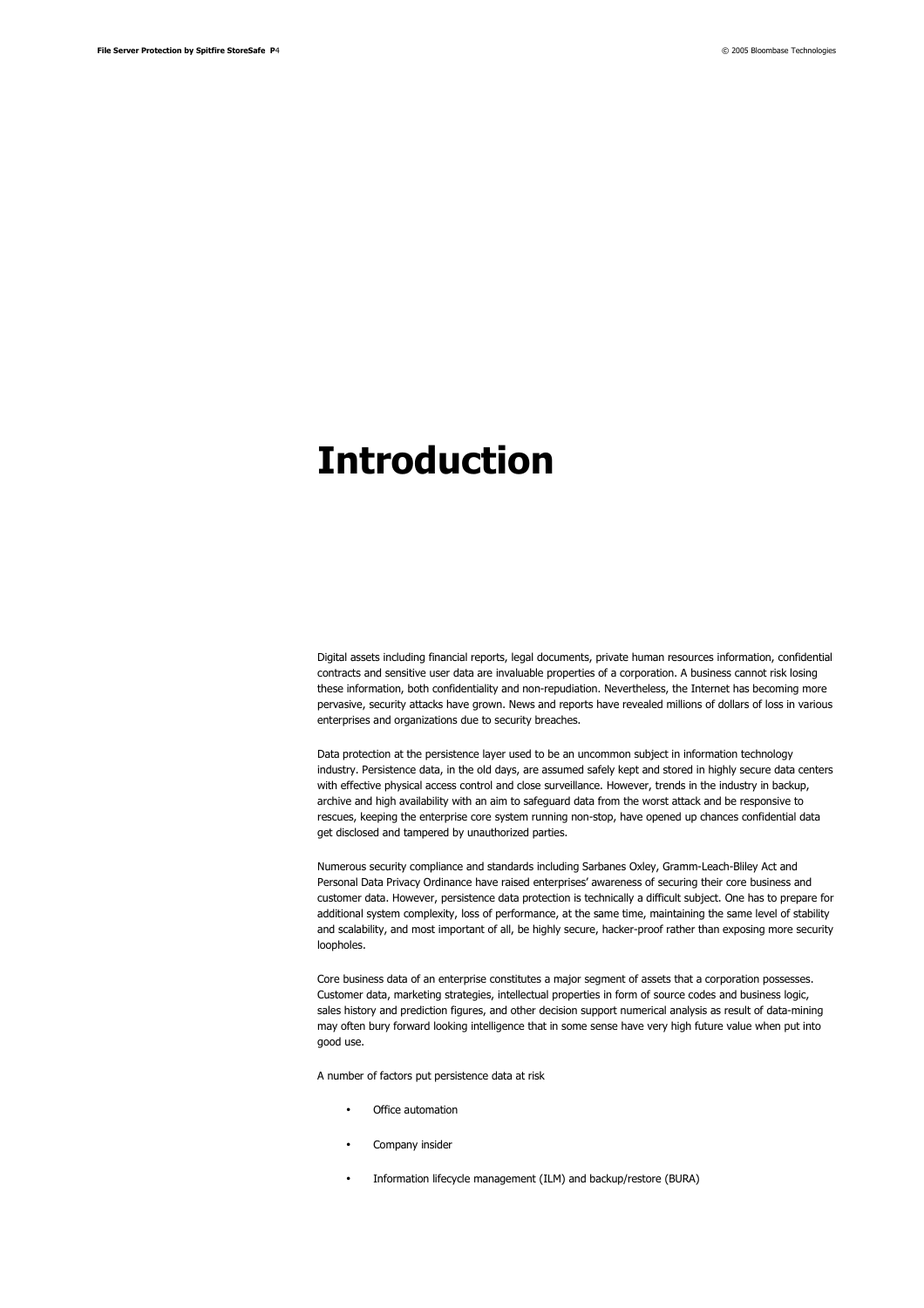- Disaster recovery (DR) and high availability (HA)
- Growth of storage data
- Storage consolidation
- Inter-corporate application integration
- Storage device
- System backdoors
- Viruses, worms and spyware
- Remote accessibility
- Hardware disposal handling
- Outsourcing
- Effective perimeter protection

This paper studies how Spitfire StoreSafe enterprise storage security server helps to fill in the missing puzzle of enterprise data threats and serves as a cookbook for a number of typical applications in today's enterprise computing environment.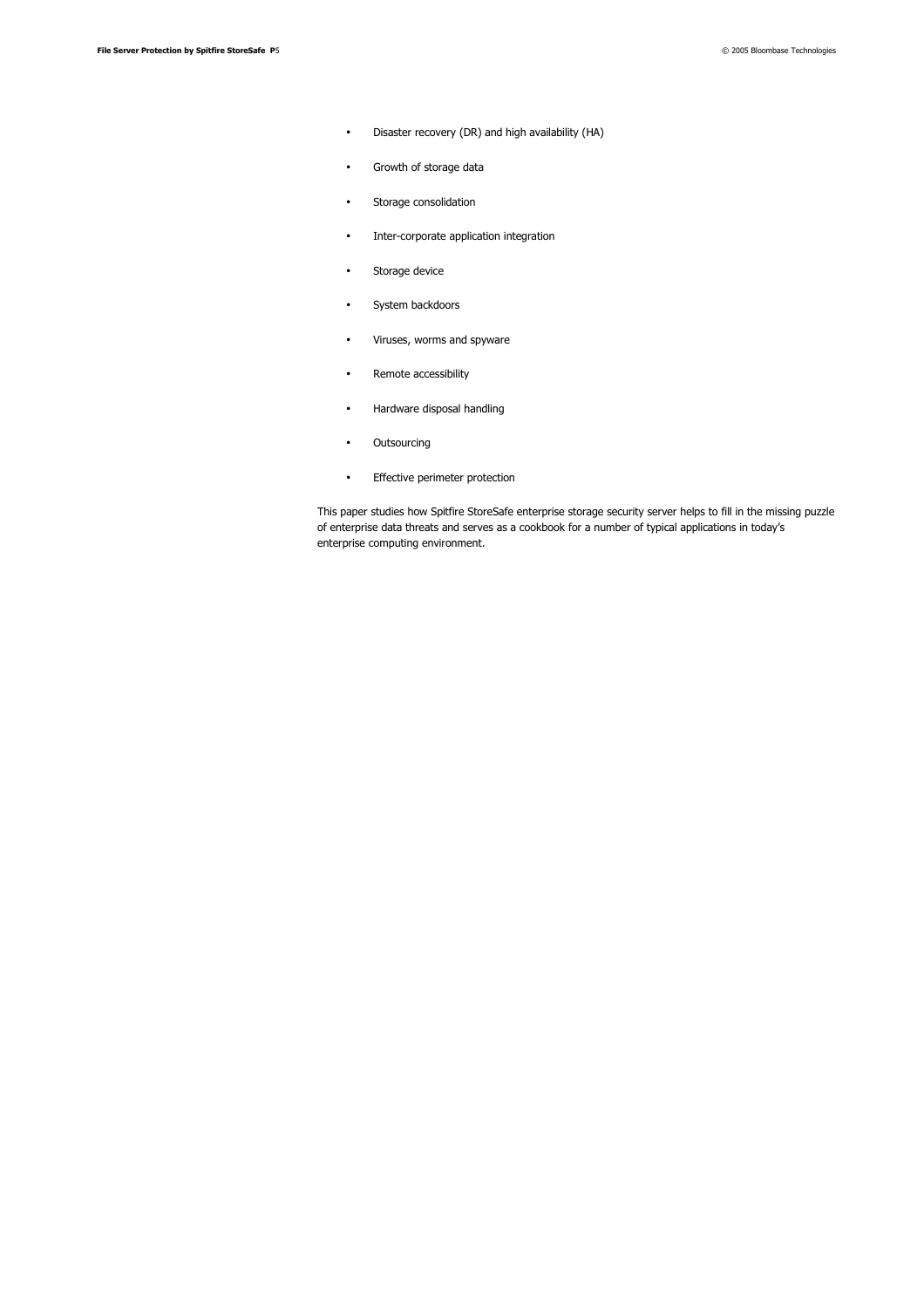## <span id="page-5-2"></span>**File Server Protection**

### <span id="page-5-1"></span>**Problem**

An international bank generates daily transaction settlement reports to their individual financial partners for pick-up via file transfer protocol (FTP). In return, individual partners submit acknowledgement reports to the bank by the same channel. According to local financial and monetary regulatory standards, the reports in form of files, which contain confidential information, have to be secured by encryption no matter they are on transmission or at-rest.

### <span id="page-5-0"></span>**Challenges**

Transmission encryption on FTP can easily be implemented using secure socket layer (SSL) over FTP. However, to protect persistence data on storage sub-system, they have no idea where to start with. The bank's FTP system runs on IBM AIX platform. Their corporate IT strategy has strong initiatives to migrate their subsidiary platform to Linux in 2 years' time. The entire solution has to support both AIX and future platforms.

As far as they know, AIX does not have any solution on filesystem protection. They are planning to develop their own file protection programs. As in most enterprises, the IT security team does not have adequate hands-on knowledge on developing codes with encryption. They will have to either outsource the work to third-party system integrators or train their own staff. Both options mean for high total cost of ownership (TCO) which are not cost effective and yet highly risky.

Their high level design plan suggests on generation of reports, an encryption routine is invoked to cipher the plain data before they are written to the file repository. While on consumption of incoming reports, a decryption routine is invoked to decipher the data file stored on file repository. Thus proposed, it requires their partner systems to equip with the same encryption and decryption capabilities to be able to interoperable one another. This increases difficulty and risk of implementation. For sure alteration of partner systems are not welcomed and should be avoided at all times. The need for transparent operation at partner sites is a must and cannot be sacrificed.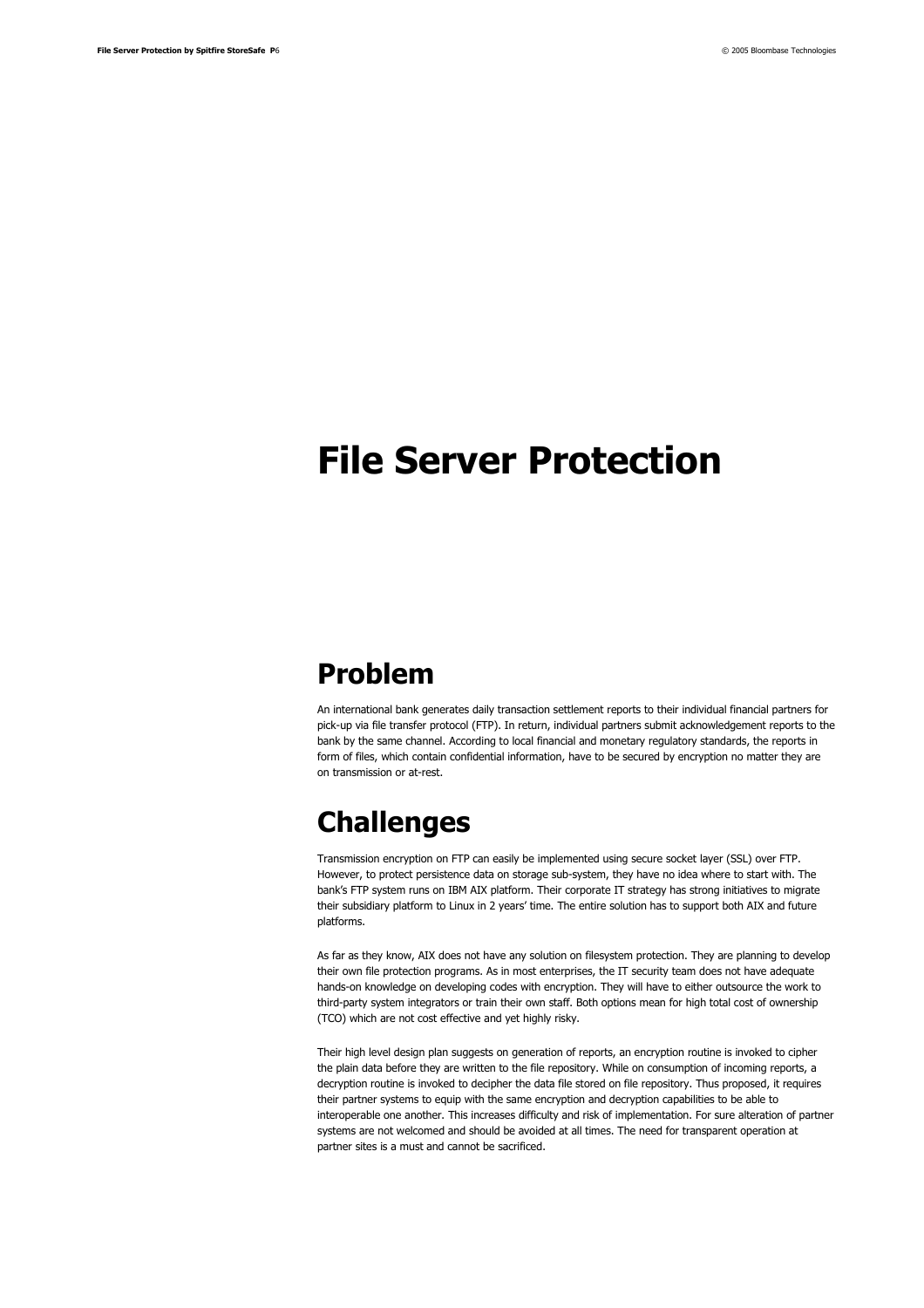### <span id="page-6-1"></span>**Solution**

SFTP server is installed replacing original FTP server which has no data protection on transmission channels.

Spitfire StoreSafe is installed on the SFTP server to virtualize ciphered transaction settlement report files persisted on storage sub-system.



#### <span id="page-6-0"></span>**Configurations**

Business partners used to sign on FTP server and upload/download files in their home directory, e.g. partner A signs on with user ID 'partnera' and works on home directory located at '/export/home/partnera'.

To maintain application transparency at user end, a virtual storage /export/home is created on SFTP server which virtualizes encrypted storage physically located at /export/protected.

| Field            | Value             |
|------------------|-------------------|
| Virtual storage  | /export/home      |
| Physical storage | /export/protected |